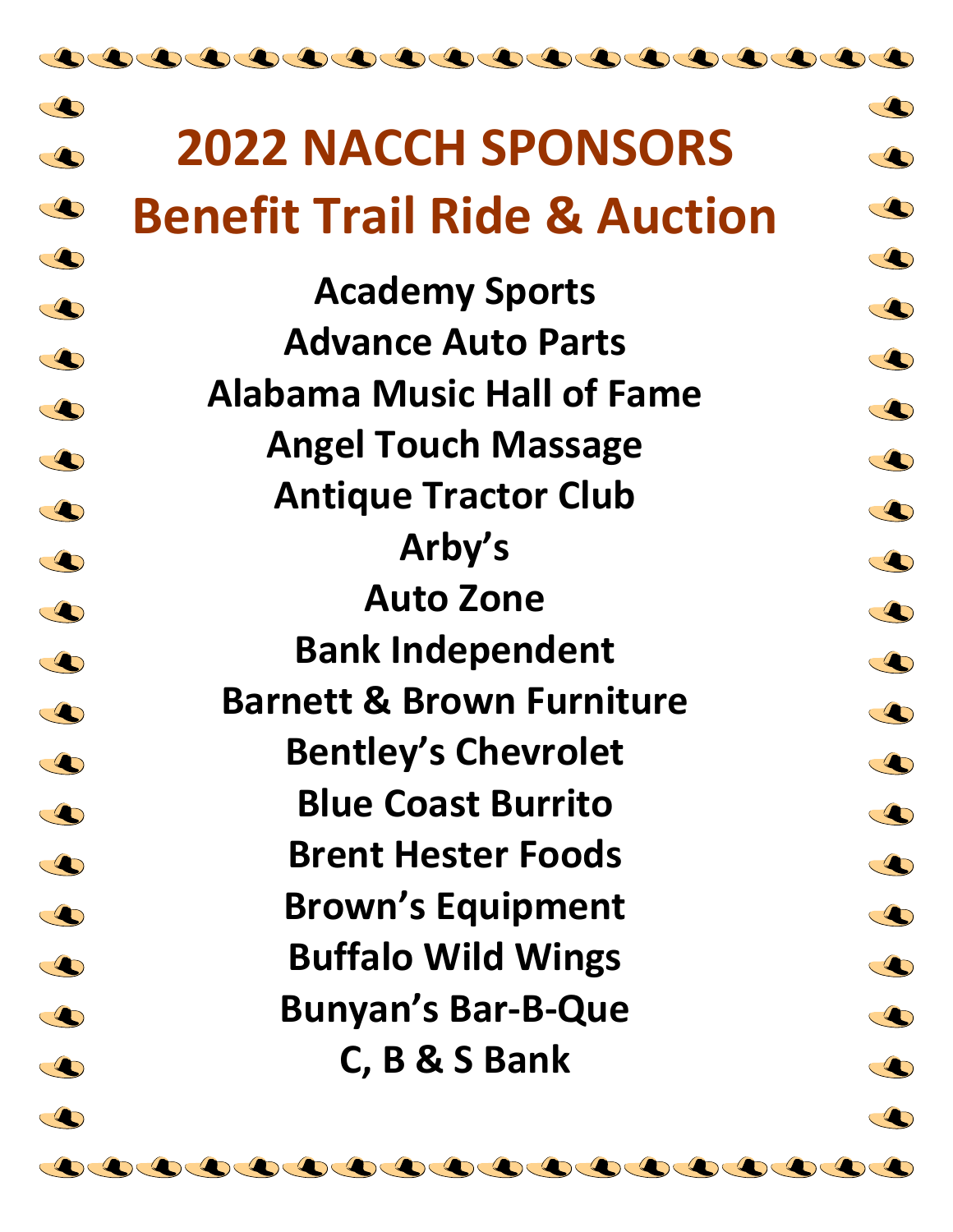

| $\bigcirc$  |                                          | $\bullet$  |
|-------------|------------------------------------------|------------|
| $\clubsuit$ | <b>Casa Mexicana</b>                     | $\bullet$  |
| O           | <b>Centerhill Market</b>                 | $\bullet$  |
| $\bigcirc$  | <b>Chic-Fil-A</b>                        | $\bullet$  |
| O           | <b>Chicken Salad Chick</b>               | $\bullet$  |
| $\bigcirc$  | Chili's                                  | O          |
| $\bigcirc$  | Ci Ci's Pizza                            | $\bullet$  |
| $\bigcirc$  | <b>Clarion Hotel</b>                     | $\bullet$  |
| O           | <b>Clemmons Auto Service</b>             |            |
|             | <b>Clemmons &amp; Hamner Seed Mill</b>   | $\bullet$  |
| $\clubsuit$ | <b>Coldwater Inn</b>                     | $\bullet$  |
| $\bigcirc$  | <b>Courier Journal</b>                   | $\bullet$  |
| $\bigcirc$  |                                          | $\bullet$  |
| O           | <b>Crust Incorporated</b>                | $\bullet$  |
| $\bullet$   | Culver's                                 | $\bigodot$ |
| $\bigcirc$  | <b>Danny Pettus, County Commissioner</b> | $\bigcirc$ |
| $\bigcirc$  | <b>Ellis Coat's Clothing Company</b>     | $\bullet$  |
| $\triangle$ | <b>Faye Parker, County Commissioner</b>  | $\bullet$  |
| $\bigcirc$  | <b>Firehouse Subs</b>                    | $\bullet$  |
| $\bullet$   | <b>First Southern Bank</b>               | $\bullet$  |
| O           | <b>Five Guy's</b>                        | O          |
|             |                                          |            |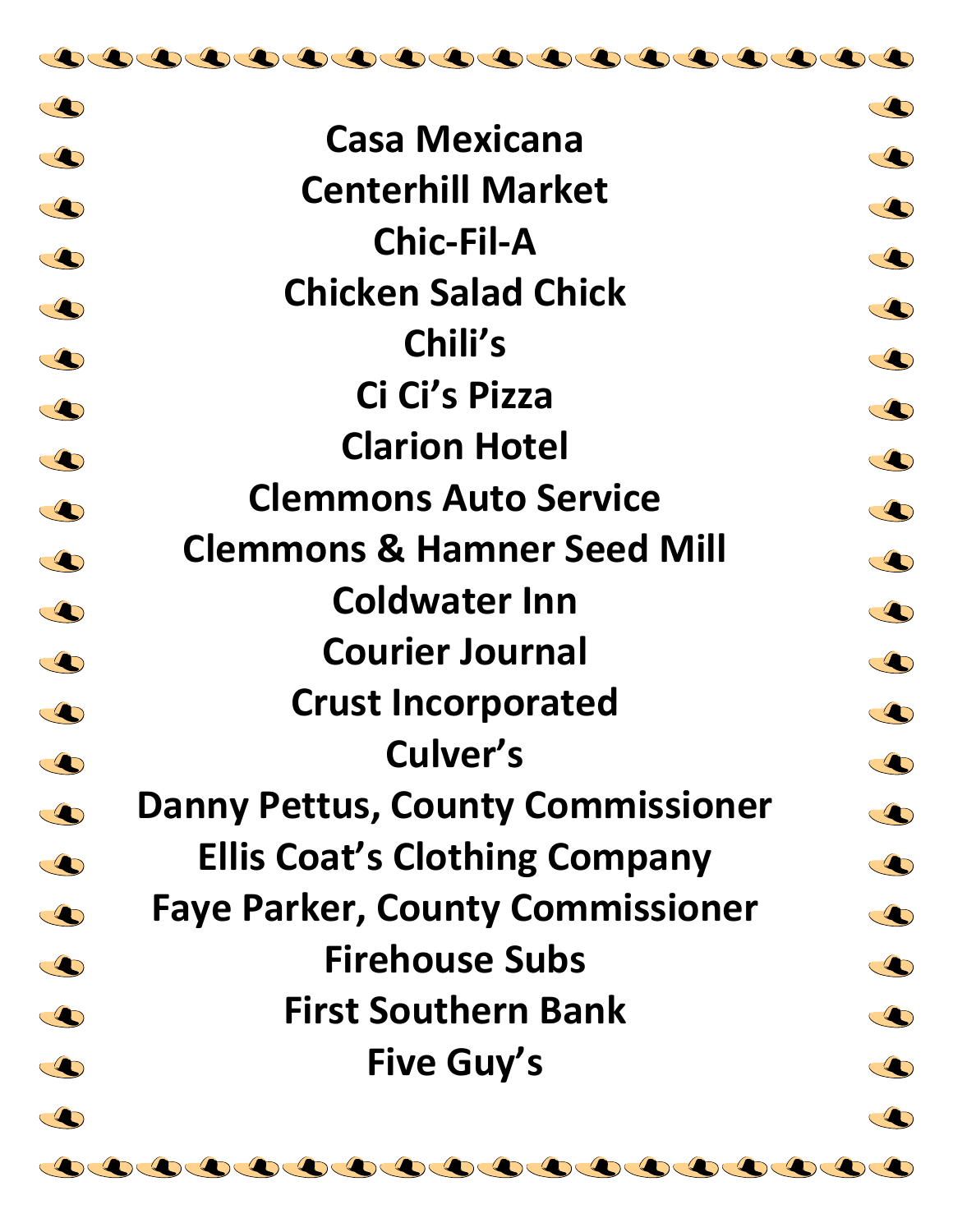

 $\begin{smallmatrix}\mathbf{\bullet} \end{smallmatrix}$ 

 $\bullet$ 

 $\overline{\mathbf{C}}$ 

 $\bullet$ 

 $\triangle$ 

 $\begin{smallmatrix}\end{smallmatrix}$ 

 $\triangle$ 

 $\begin{smallmatrix}\end{smallmatrix}$ 

 $\overline{\mathbf{C}}$ 

 $\bullet$ 

 $\bullet$ 

 $\overline{\mathbf{C}}$ 

 $\overline{\mathbf{C}}$ 

 $\begin{smallmatrix}\end{smallmatrix}$ 

 $\triangle$ 

 $\subset \bullet$ 

 $\triangle$ 

 $\triangle$ 

 $\begin{smallmatrix}\end{smallmatrix}$ 

 $\overline{\mathbf{C}}$ 

 $\triangle$ 

 $\bigcirc$  $\triangle$  $\bullet$  $\bigcirc$  $\triangle$  $\bullet$  $\blacklozenge$  $\blacklozenge$  $\triangle$  $\bigcirc$  $\triangle$  $\bullet$  $\triangle$  $\bigcirc$  $\clubsuit$  $\triangle$  $\bullet$  $\bigcirc$  $\triangle$  $\triangle$  $\bullet$ 

**Framing By Bonnie Freed-Hardeman University G E Appliances George's Steak Pit Greenhill Funeral Home H & T Merchandise Hampton Inn & Suites (Florence DT) Happy Trail's Western Store Havoline Xpress Lube Heavenly Ham Holiday Inn Express & Suites Home Depot Homeside Restaurant Jack's Joe Hackworth, County Commissioner John Deere Kentucky Fried Chicken Lackey's Furniture LaHacienda**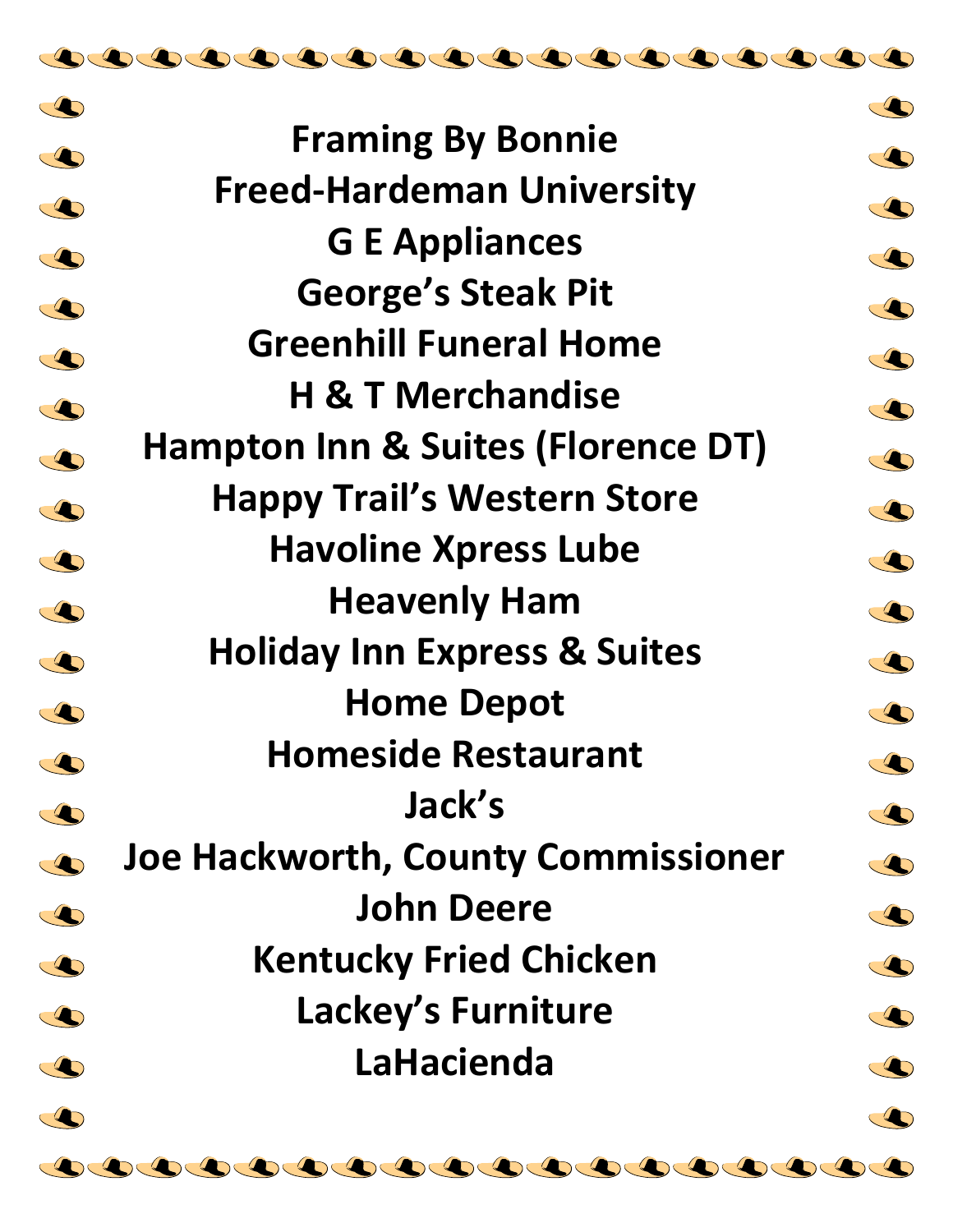| $\bigcirc$                                              | $\bullet$             |
|---------------------------------------------------------|-----------------------|
| <b>Lauderdale County Mounted Police Patrol</b>          |                       |
| <b>Lauderdale County Sheriff Reserves</b><br>$\bigcirc$ | $\bullet$             |
| Lash's Seafood<br>$\bigcirc$                            | $\bigcirc$            |
| Lawler's Bar-B-Que<br>$\bigcirc$                        | $\clubsuit$           |
| <b>Lawson's Outdoors</b><br>$\bigcirc$                  | $\clubsuit$           |
| Little Mexico Grill (Greenhill)<br>$\bullet$            | $\bullet$             |
| <b>Longrider Supply Company</b><br>$\bigcirc$           | $\blacktriangleright$ |
| Lowe's<br>$\bigcirc$                                    | $\clubsuit$           |
| <b>McDonald's Of Killen</b><br>$\bigcirc$               | $\clubsuit$           |
| <b>McMaster's Home Gallery</b><br>$\bigcirc$            | $\clubsuit$           |
| <b>Marriott/Shoals Hotel &amp; Spa</b><br>$\bigcirc$    | $\clubsuit$           |
| <b>Mobil One Lube Express</b><br>$\bullet$              | $\clubsuit$           |
| Mr. Car Wash<br>$\bullet$                               | $\bigcirc$            |
| <b>OK Produce</b><br>$\bigcirc$                         | $\bigcirc$            |
| <b>Olive Garden</b><br>$\bigcirc$                       | $\clubsuit$           |
| <b>Opal's Salon</b><br>O                                | $\clubsuit$           |
| <b>O'Reilly Auto Parts</b><br>$\bigcirc$                | $\clubsuit$           |
| <b>Panera Bread</b><br>$\bigcirc$                       | $\bigcirc$            |
| <b>Peck's True Value Hardware</b>                       |                       |
| $\bigcirc$                                              | $\bullet$             |
| $\bullet$                                               | $\bullet$             |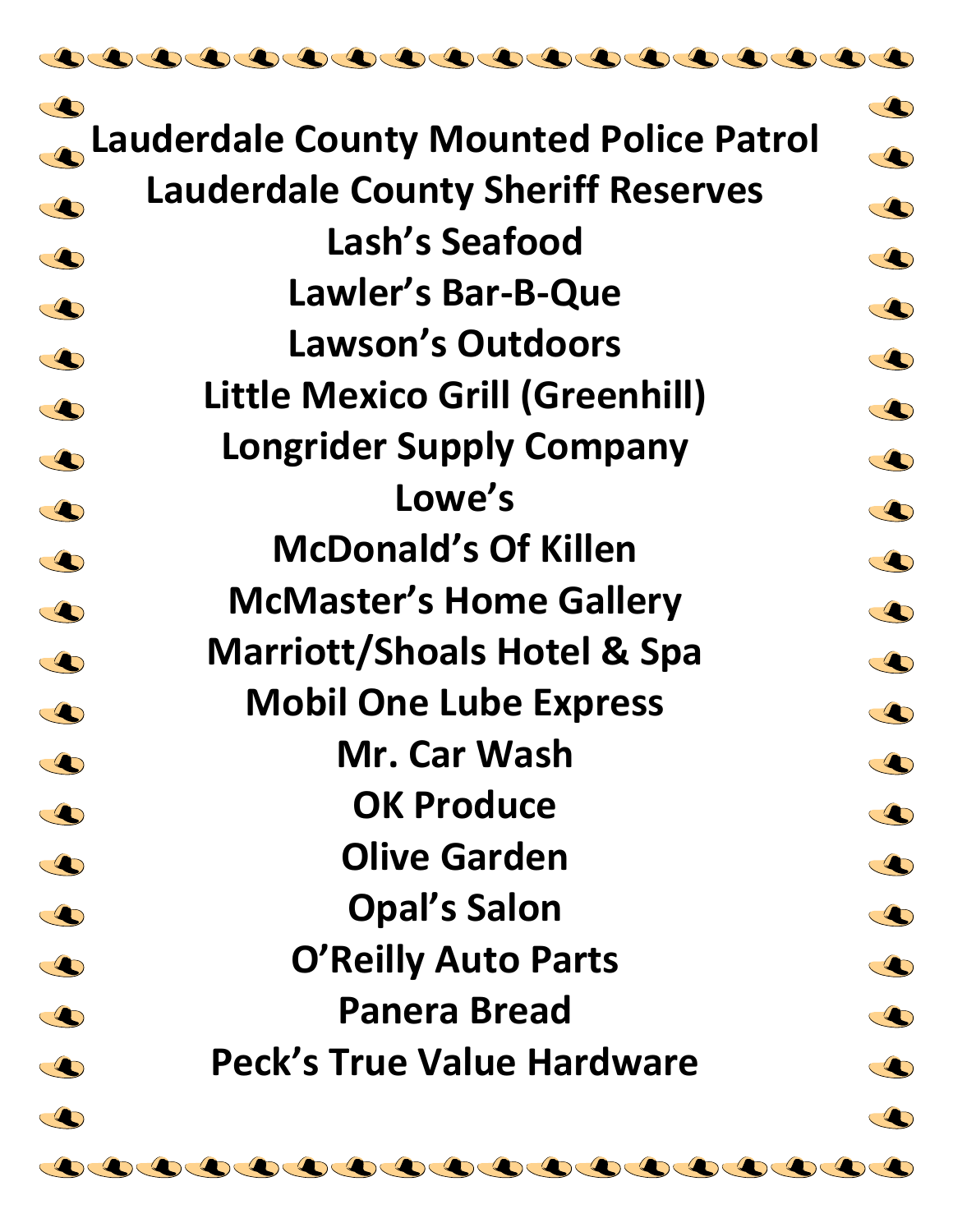| $\bigcirc$  |                                     | $\bigcirc$ |
|-------------|-------------------------------------|------------|
| $\bigcirc$  | <b>Pie Factory</b>                  | $\bigcirc$ |
| $\bigcirc$  | <b>Ray Miller Buick-GMC</b>         | $\bigcirc$ |
| $\bigcirc$  | <b>Red Lobster</b>                  |            |
|             | <b>Rick's Bar-B-Que</b>             | $\bigcirc$ |
| $\bigcirc$  | <b>St Florian Spur</b>              | $\bigcirc$ |
| $\bigcirc$  | <b>St Joe Café</b>                  | $\bigcirc$ |
| $\bigcirc$  | <b>Sam's Club</b>                   | $\bigcirc$ |
| $\bigcirc$  | <b>Sam's Sport's Grill</b>          | $\bigcirc$ |
| $\bigcirc$  | <b>Sheriff Rick Singleton</b>       | $\bigcirc$ |
| $\bigcirc$  | <b>Shoal's Auto Glass</b>           | $\bigcirc$ |
| $\bigcirc$  | <b>Shoal's Outdoor Sports</b>       | $\bigcirc$ |
| $\bigcirc$  | <b>Sledge's Bar-B-Que</b>           | O          |
| $\bigcirc$  | Smokin' on the Blvd                 | $\bigcirc$ |
| $\bigcirc$  | <b>Sonic</b>                        | $\bigcirc$ |
| $\bullet$   | <b>Southern Shine Car Wash</b>      |            |
| $\bigcirc$  | <b>Stagg's Grocery</b>              | $\bigcirc$ |
| $\bigcirc$  | <b>Story &amp; Lee Furniture</b>    | $\bigcirc$ |
| $\bigcirc$  | <b>Supreme Horse Walker Company</b> | $\bigcirc$ |
| $\triangle$ | Swamp John's                        | $\bigcirc$ |
| $\bigcirc$  | <b>Taco Mama</b>                    | $\bigcirc$ |
| $\bullet$   |                                     | O          |

100000000000000000